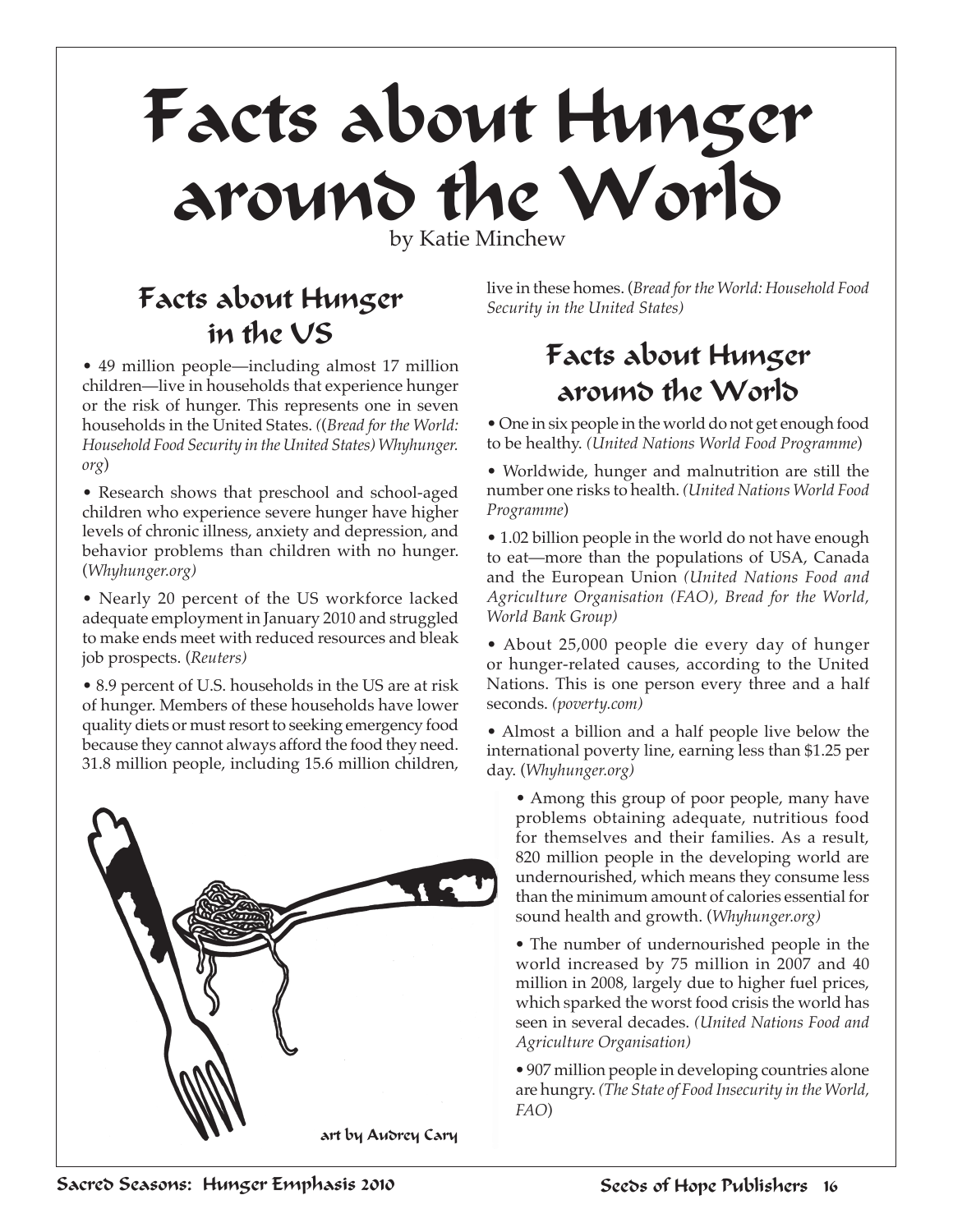• More than 60 percent of chronically hungry people are women. *(The State of Food Insecurity in the World, FAO*)

*•* 65 percent of the world's hungry people live in seven countries: India, China, the Democratic Republic of Congo, Bangladesh, Indonesia, Pakistan and Ethiopia. (*The State of Food Insecurity in the World, FAO)*

• Latest figures from the United Nations Refugee Agency show that the number of Afghan children under 18 who applied for asylum in Europe last year rose by 64 percent, from 3,800 to more than 6,000. (*British Broadcasting Company)*

## Child Hunger in the World

• Every day, almost 16,000 children die from hungerrelated causes. This comes to 3 million children in a year, and one child every five or six seconds. Most of these deaths occurred in developing countries, especially sub-Saharan Africa and South Asia, the two regions that also suffer from the highest rates of hunger and malnutrition. *(Bread for the World: State of the World's Children, Whyhunger.org, FAO: The State of Food Insecurity in the World)*

• Far more children live with undernutrition than die from it. For infants and young children, the effects of chronic malnutrition in the early years of life are largely irreversible. (*Bread for the World*, *The World Bank Group*)

• More than 70 percent of the world's 146 million underweight children, under age five, live in just 10 countries, with more than 50 per cent located in South Asia. *(UNICEF, Progress for Children: A Report Card on Nutrition)*

• 10.9 million children under five die in developing countries each year. Malnutrition and hunger-related diseases cause 60 percent of the deaths. (UNICEF: *The State of the World's Children)*

*•* The cost of undernutrition to national economic development is estimated at US\$20-30 billion per annum. *(UNICEF: Progress for Children, A Report Card on Nutrition)*

• One out of four children—roughly 146 million—in developing countries are underweight. *(UNICEF: Progress for Children, A Report Card on Nutrition)*

• Every year, the UN World Food Programme (WFP) feeds more than 20 million children in school feeding programs in some 70 countries. In 2008, WFP fed a record 23 million children. *(United Nations World Food Programme)*

## Malnutrition around the World

• Global nutrition officials estimate that 684,000 child deaths worldwide could be prevented by increasing access to vitamin A and zinc. *(World Food Programme: Annual Report)*

*•* Undernutrition contributes to 53 percent of the 9.7 million deaths of children under five each year in developing countries. This means that one child dies every six seconds from malnutrition and related causes. *(UNICEF)*

*•* The lack of Vitamin A kills a million infants a year. *(UNICEF: Vitamin and Mineral Deficiency, A Global Progress Report)*

• Iron deficiency is the most prevalent form of malnutrition worldwide, affecting an estimated 2 billion people. Eradicating iron deficiency can improve national productivity levels by as much as 20 percent. *(World Health Organisation)*

*•* Iron deficiency is impairing the mental development of 40-60 percent of the children in developing countries

*(UNICEF: Vitamin and Mineral Deficiency, A Global Progress Report)*

• Vitamin A deficiency affects approximately 25 percent of the developing world's preschoolers. It is associated with blindness, susceptibility to disease and higher mortality rates. It leads to the death of approximately 1 to 3 million children each year. *(United Nations Standing Committee on Nutrition)*

*•* Iodine deficiency is the greatest single cause of mental retardation and brain damage. Worldwide, 1.9 billion people are at risk of iodine deficiency, which can easily be prevented by adding iodine to salt. (*United Nations Standing Committee on Nutrition)*

• The UN World Food Programme sponsored a deworming effort in 2007 that reached 10 million children in 2007. *(World Food Programme Annual Performance Report)*

#### Food and HIV/AIDS

• In the countries most heavily affected, HIV has reduced life expectancy by more than 20 years, slowed

*continued on page 18*